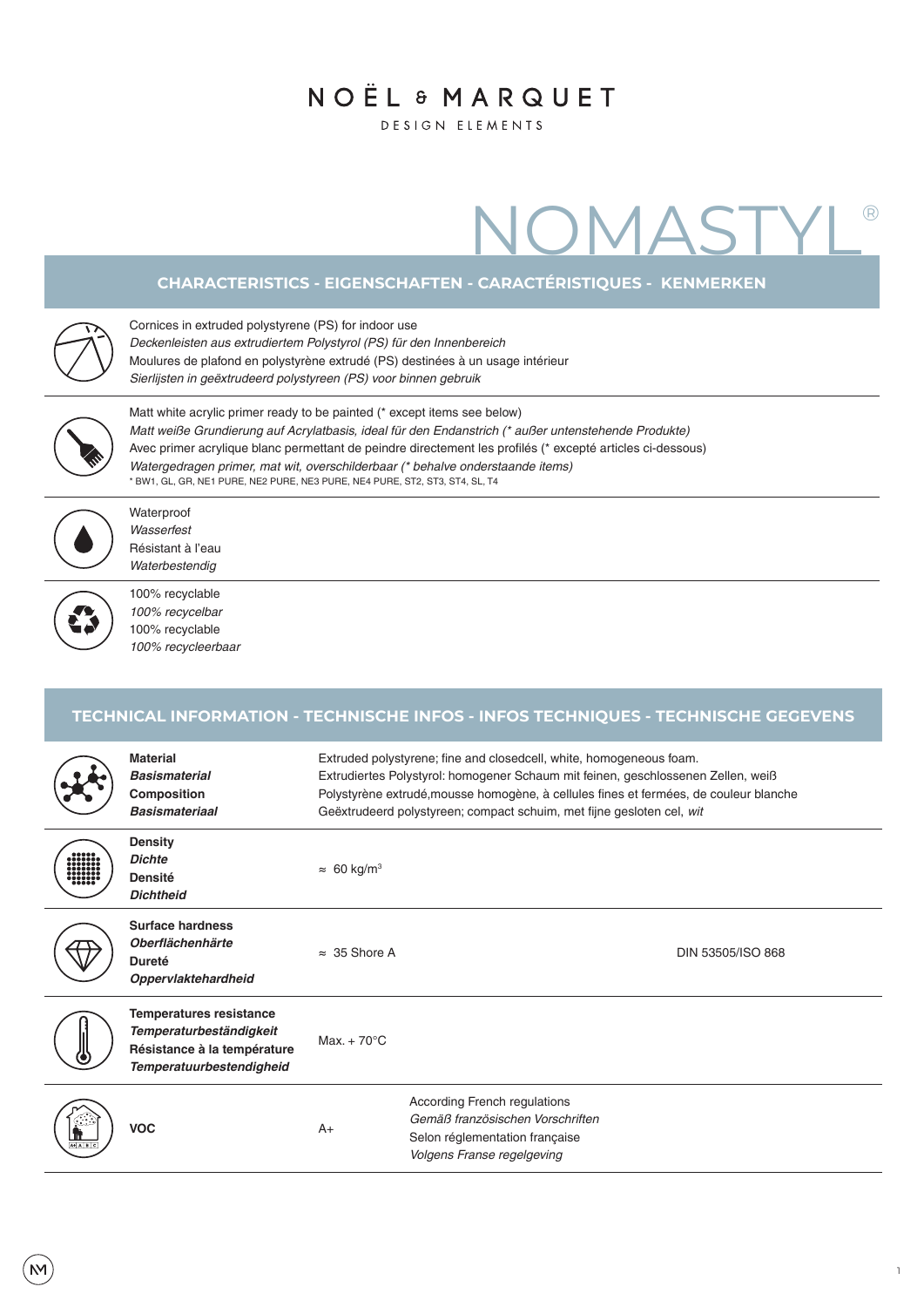|                                                 | <b>Water absorption</b><br>Wasseraufnahme<br>Absorption d'eau<br>Water absorptie                              | $\approx$ 1.65 %/Volume c                                                                                                                                                                                                                                                                                                                                                                                                                                                                                                              | Suitable for damp rooms (avoid direct contact with water)<br>Für Feuchträume geeignet (direkten Kontakt mit Wasser vermei-<br>den)<br>Convient aux pièces humides (éviter contact direct avec de l'eau)<br>Geschikt voor vochtige ruimtes (direct contact met water te ver-<br>mijden)                                                                                                                                                                                                                                                                                                                                                                                                                                                                                                                                                                                                                                                                                                                                                                                                                                                                                                                  |  |  |  |  |  |  |
|-------------------------------------------------|---------------------------------------------------------------------------------------------------------------|----------------------------------------------------------------------------------------------------------------------------------------------------------------------------------------------------------------------------------------------------------------------------------------------------------------------------------------------------------------------------------------------------------------------------------------------------------------------------------------------------------------------------------------|---------------------------------------------------------------------------------------------------------------------------------------------------------------------------------------------------------------------------------------------------------------------------------------------------------------------------------------------------------------------------------------------------------------------------------------------------------------------------------------------------------------------------------------------------------------------------------------------------------------------------------------------------------------------------------------------------------------------------------------------------------------------------------------------------------------------------------------------------------------------------------------------------------------------------------------------------------------------------------------------------------------------------------------------------------------------------------------------------------------------------------------------------------------------------------------------------------|--|--|--|--|--|--|
|                                                 | <b>Toxicity</b><br>Toxizität<br><b>Toxicité</b><br><b>Toxiciteit</b>                                          | Non-«toxic» products<br>Nicht «giftige» Produkte<br>Produits non «toxiques»<br>Niet-«giftige» producten                                                                                                                                                                                                                                                                                                                                                                                                                                |                                                                                                                                                                                                                                                                                                                                                                                                                                                                                                                                                                                                                                                                                                                                                                                                                                                                                                                                                                                                                                                                                                                                                                                                         |  |  |  |  |  |  |
|                                                 | <b>Waste treatment</b><br>Abfallbehandlung<br><b>Traitement des déchets</b><br>Afvalverwerking                | The foam can be recycled in accordance with local official regulations<br>Der Schaumstoff kann in Übereinstimmung mit den örtlichen behördlichen Vorschriften recycelt wer-<br>den<br>La mousse peut être recyclée conformément aux réglementations officielles locales<br>Het schuim kan worden gerecycled in overeenstemming met de lokale officiële voorschriften                                                                                                                                                                   |                                                                                                                                                                                                                                                                                                                                                                                                                                                                                                                                                                                                                                                                                                                                                                                                                                                                                                                                                                                                                                                                                                                                                                                                         |  |  |  |  |  |  |
| <b>USE - ANWENDUNG - INSTALLATION - GEBRUIK</b> |                                                                                                               |                                                                                                                                                                                                                                                                                                                                                                                                                                                                                                                                        |                                                                                                                                                                                                                                                                                                                                                                                                                                                                                                                                                                                                                                                                                                                                                                                                                                                                                                                                                                                                                                                                                                                                                                                                         |  |  |  |  |  |  |
|                                                 | Laying surfaces<br><b>Untergründe</b><br>Surfaces de pose<br>Ondergronden                                     | zu vermeiden.                                                                                                                                                                                                                                                                                                                                                                                                                                                                                                                          | Suitable laying surfaces: indoor plastered or papered surfaces, coated plaster. Surfaces must be clean,<br>dry, free from dust, degreased and flat; rough down if necessary. Fitting on a wet backing surface, in<br>forced drying conditions or exceptionally high temperature are to be ruled out.<br>Geeignete Untergründe: tapezierte, unbeschichtete und beschichtete Putzflächen. Die Flächen müs-<br>sen tragfähig, sauber, trocken, staubfrei, fettfrei und eben sein (ggf. anschleifen und reinigen). Verar-<br>beitung auf feuchtem Untergrund, mit beschleunigter Trocknung, sowie sehr hohe Temperaturen, sind<br>Supports appropriés: surfaces intérieures plâtrées ou tapissées, plâtre enrobé. Propres, sèches,<br>dépoussiérées, dégraissées et planes; dépolir au besoin. Pose sur support humide, dans des condi-<br>tions de séchage forcé ou lors de très hautes températures sont à exclure.<br>Volgende ondergronden zijn geschikt: gips, behang, verpakte gips. De drager moet absoluut rein,<br>droog, ontstoft, ontvet en vlak zijn. Aanbrengen op een natte ondergrond, in geforceerde drogingsom-<br>standigheden of bij extreem hoge temperatuur moeten worden uitgesloten. |  |  |  |  |  |  |
|                                                 | Equipment<br>Werkzeuge<br>Outillage<br>Werktuigen                                                             | NOMASTYL <sup>®</sup> saw and NOËL & MARQUET mitre box or chop saw<br>NOMASTYL® Säge und NOËL & MARQUET Gehrungslade oder Kappsäge<br>Scie NOMASTYL <sup>®</sup> et boite à onglet NOËL & MARQUET ou scie circulaire<br>NOMASTYL® zaag en verstekbak NOËL & MARQUET of verstekzaag                                                                                                                                                                                                                                                     |                                                                                                                                                                                                                                                                                                                                                                                                                                                                                                                                                                                                                                                                                                                                                                                                                                                                                                                                                                                                                                                                                                                                                                                                         |  |  |  |  |  |  |
|                                                 | <b>Installation temperatures</b><br>Verarbeitungstemperaturen<br>Température de pose<br>Plaatsingstemperatuur | +15°C < $+25$ °C                                                                                                                                                                                                                                                                                                                                                                                                                                                                                                                       | Store profiles at room temperature 24h before installation<br>(T: 18°C to 22°C - r.F.: 45% to 65%)<br>Leisten 24h vor der Verarbeitung bei Wohnraumklima lagern<br>(T: 18°C bis 22°C - r.F.: 45% bis 65%)<br>Stockez les profilés à température ambiante 24h avant la pose<br>(T: 18°C à 22°C - r.F.: 45% à 65%)<br>Plaats profielen 24 uur voor de installatie op kamertemperatur<br>$(T: 18^{\circ}C \text{ tot } 22^{\circ}C - r.F. : 45\% \text{ tot } 65\%)$                                                                                                                                                                                                                                                                                                                                                                                                                                                                                                                                                                                                                                                                                                                                       |  |  |  |  |  |  |
|                                                 | <b>Finishes</b><br><b>Anstrich</b><br><b>Finition</b><br><b>Afwerking</b>                                     | mixtures must not be used.<br>hun mengsels.                                                                                                                                                                                                                                                                                                                                                                                                                                                                                            | Solventfree paints (e.g.: dispersion paints, acrylic lacquers, etc.) Test coat recommended. Observe<br>paint manufacturer specifications. Lime paints, silicate paints, silicone resin emulsion paints and their<br>Wasserverdünnbare Dispersionsfarben und Dispersionslacke auf Acryl- oder PU-Basis sowie Alky-<br>dharzlacke. Probeanstrich grundsätzlich empfohlen. Angaben der Farbhersteller beachten. Kalkfarben,<br>Silikatfarben, Siliconharzfarben oder Mischprodukte dürfen nicht eingesetzt werden.<br>Peintures sans solvant (p.ex.: peintures de dispersion, laques acryliques, ). Essai de peinture préal-<br>able recommandé. Respecter les indications du fabricant de peinture. Ne pas utiliser de peintures à la<br>chaux, peintures au silicate, peintures à l'émulsion de résine de silicone et leurs mélanges.<br>Zonder solventen (bijv. dispersieverf, acryllak,). Voorafgaande verftest aanbevolen. Aanwijzingen van<br>de verffabrikant respecteren. Gebruik geen kalkverven, silicaatverven, siliconenharsemulsieverven en                                                                                                                                                   |  |  |  |  |  |  |
|                                                 | <b>Storage conditions</b><br>Lagerungsbedingungen<br><b>Conditions</b><br>de stockage<br>Opslagomstandigheden | Required storage temperature +10°C < +25°C. Relative humidity 45% to 65% - Flat, sheltered from the<br>sun and from humidity.<br>Erforderliche Lagertemperatur+10°C < +25°C - Relative Luftfeuchtigkeit : 45% bis 65% - liegend, vor<br>Sonneneinstrahlung geschützt und trocken zwischenlagern.<br>Température de stockage requise: +10°C < +25°C - Humidité relative: 45% à 65% - à plat, à l'abri du<br>soleil et de l'humidité.<br>Vergiste enclogtemperatuur (10°C < 125°C Pelatione veebtigheid 45% tot 65%, Plat, becehut tegen |                                                                                                                                                                                                                                                                                                                                                                                                                                                                                                                                                                                                                                                                                                                                                                                                                                                                                                                                                                                                                                                                                                                                                                                                         |  |  |  |  |  |  |

Vereiste opslagtemperatuur +10°C < +25°C. Relatieve vochtigheid 45% tot 65% - Plat, beschut tegen zon en vocht.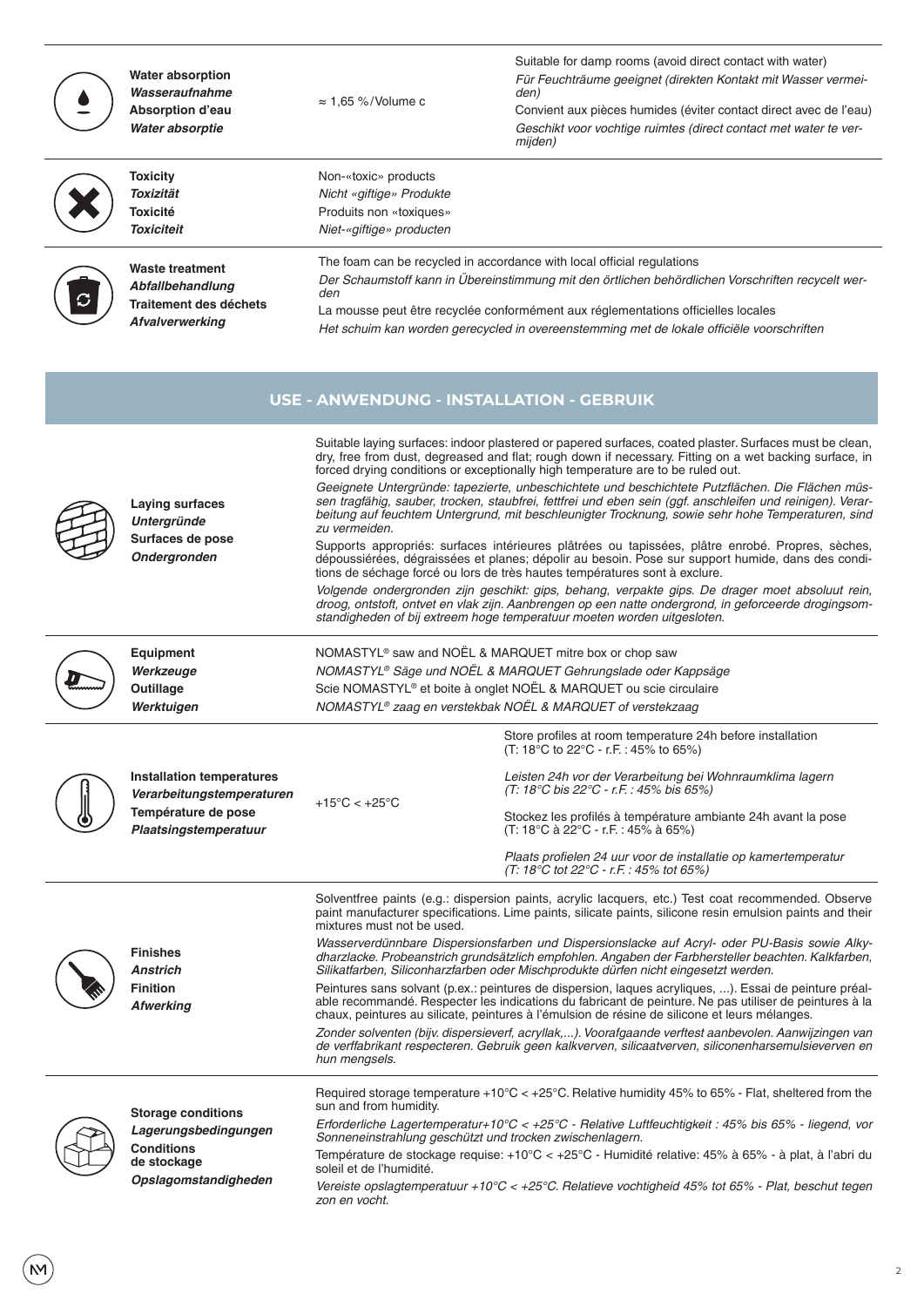| <b>GLUES - KLEBER - COLLES - LIJMEN</b> |  |
|-----------------------------------------|--|

|                                                                                                                                               | Glue<br><b>Kleber</b><br>Colle<br>Lijm |                                                                                | Coving edges and joints<br>Stoß- und Gehrungsbereiche<br>Onglets et raccord<br>Stoot- en verstekvoegen | <b>Filler</b><br>Verfugung und<br><b>Spachtelung</b><br><b>Enduit</b><br><b>Plamuursel</b> |                                                         |
|-----------------------------------------------------------------------------------------------------------------------------------------------|----------------------------------------|--------------------------------------------------------------------------------|--------------------------------------------------------------------------------------------------------|--------------------------------------------------------------------------------------------|---------------------------------------------------------|
|                                                                                                                                               |                                        | ADEFIX <sup>®</sup> / ADEFIX <sup>®</sup> PLUS                                 | <b>ADEFIX<sup>®</sup>/ADEFIX<sup>®</sup> PLUS</b>                                                      |                                                                                            | ADEFIX <sup>®</sup> /<br><b>ADEFIX<sup>®</sup> PLUS</b> |
| <b>CORNICES - DECKENLEISTEN</b><br><b>MOULURES - PLAFONDLIJSTEN</b>                                                                           | ٠                                      |                                                                                |                                                                                                        |                                                                                            |                                                         |
| Width of joints: 3 mm<br>Fugenbreite: 3 mm<br>The installation instructions must<br>Bitte Verarbeitungsanleitung<br>be followed.<br>beachten. |                                        | Largeur de joint: 3 mm<br>La notice de pose doit absolument<br>être respectée. |                                                                                                        | Voegbreedte: 3 mm<br>De plaatsingsvoorschriften moeten<br>absoluut worden nageleefd.       |                                                         |

**Cleaning products** ADEFIX®: Water After drying: Mechanically **Reinigungsmittel**

*Vor der Trocknung: ADEFIX®: Wasser Nach Trocknung: mechanisch* **Produit de nettoyage** Avant séchage: ADEFIX®: Eau Après séchage: mécaniquement **Reinigingsmiddel**

*voor het drogen: ADEFIX®: Water Na het drogen: mechanisch*

#### **IMPORTANT NOTES - WICHTIGER HINWEIS REMARQUES IMPORTANTES - BELANGRIJKE OPMERKINGEN**

The elements are strictly decorative to the exclusion of any structural function; they are not designed to withstand loads and should be isolated by flexible joints from elements likely to convey strains or movements.

Physical properties of the products and the laying surfaces cause different natural expansion coefficients. and induce that the joint and the glue move so that the joint can be seen. This fact does not constitute grounds for complaint.

Must be handled carefully. Excessive pressure may damage the product or cause the product to snap which may lead to the projection of debris.

*Die Produkte sind rein dekorativ und weisen keinerlei zweckgebun*dene Funktionen auf. Sie sind nicht *konzipiert Lasten zu tragen und sollten durch einseitige Verklebung von Elementen getrennt werden, die Bewegung oder Verschiebung*  übertragen.

*Physikalische Eigenschaften der eingesetzten Produkte und der Untergründe bewirken, dass die natürlichen, thermisch und klimatischbe*dingten Ausdehnungskoeffizienten *unterschiedlich sind, so dass sowohl die Kleberfuge als auch die Verfugung und Spachtelung sich*  abzeichnen können. Daraus leitet *sich kein Gewährleistungsanspruch*  ab.

Bitte sorgfältig handbhaben. Zu *hoher Druck kann das Produkt beschädigen oder den Bruch des Pro*dukts verursachen. Dies kann dazu *führen, dass Partikel weggeschleu*dert werden.

Les éléments, destinés à un usage intérieur, sont strictement décoratifs à l'exclusion de toute fonction structurelle; ils ne sont pas conçus pour supporter des charges et doivent être isolés par des joints souples des éléments susceptibles de transmettre des efforts ou des déplacements.

Les propriétés physiques des produits et des supports utilisés provoquent des coefficients de dilatation naturels différents. Ces caractéristiques naturelles peuvent mener à des mouvements au niveau du joint et laisser apparaitre le joint. Cette situation ne constitue pas un motif de plainte.

manipuler prudemment. Une pression trop importante peut marquer le produit ou provoquer la cassure du produit, ce qui peut entraîner la projection de débris.

*De elementen hebben een louter*  decoratieve functie. Dit betekent *dat elke structurele functie is uit*gesloten. Ze zijn niet ontworpen *om bestand te zijn tegen gewicht*  en ze moeten door flexibele voegen *geïsoleerd worden van elementen die waarschijnlijk spanningen of be*wegingen overdragen.

*Fysische eigenschappen van de gebruikte producten en de gebruikte ondergronden hebben als resultaat dat de natuurlijke uitzettingscoëf*ficiënten verschillend zijn. Deze *natuurlijke kenmerken kunnen ertoe leiden dat de voegen licht zichtbaar*  worden. Deze situatie kan geen motief zijn voor een klacht.

Voorzichtig behandelen. Een te *grote druk kan het product beschadigen of doen breken, wat kan leiden*  tot wegspringende deeltjes.